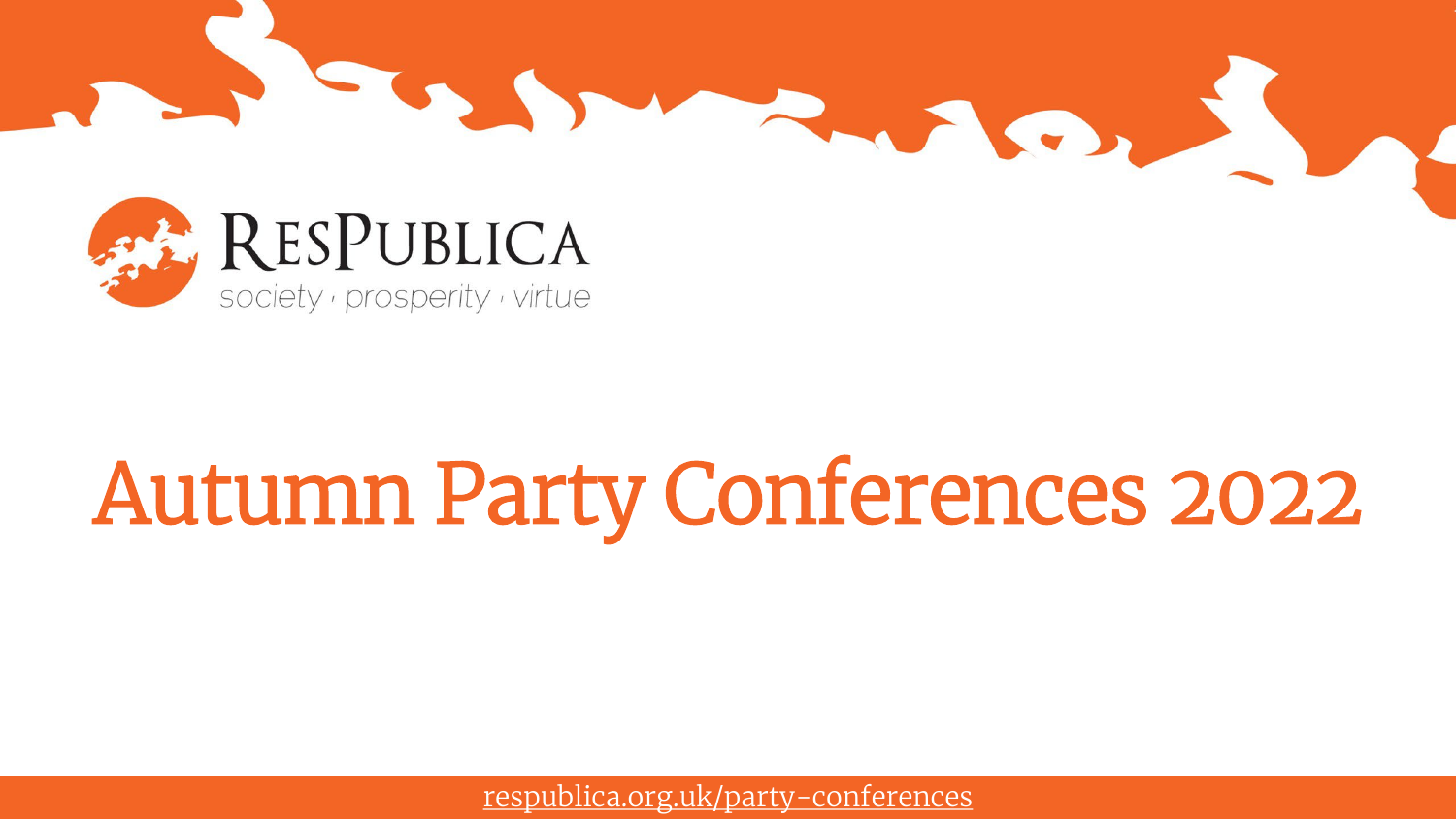

## Suggested themes and topics

- Devolution
	- *What next for England's cities, counties, and regions?*
- Towns and Communities *Reimaging our town centres and high streets*
- Housing

*Decent, affordable homes at scale; why can't we deliver?*

- Transport and Connectivity Community, *mobility, productivity; rethinking how we connect places*
- Digital and Technology *Innovation, competition and the future of the UK's Tech sector*
- Crime and Policing *How can we fix the crisis of confidence in UK policing?*
- Education and Skills What are the *opportunities for a Skills revolution?*
- Green Economy *What industry needs, but doesn't know it yet*
- **Energy** *How can the UK have more control over its energy future?*
- Employment and Productivity *The future of work is hybrid and flexible; adapting to the new norm*
- Food Security and Animal Welfare *The costs and benefits of good food post-Brexit*
- $\blacksquare$  Health *Achieving total population health; is devolution the answer?*

#### Past speakers include



















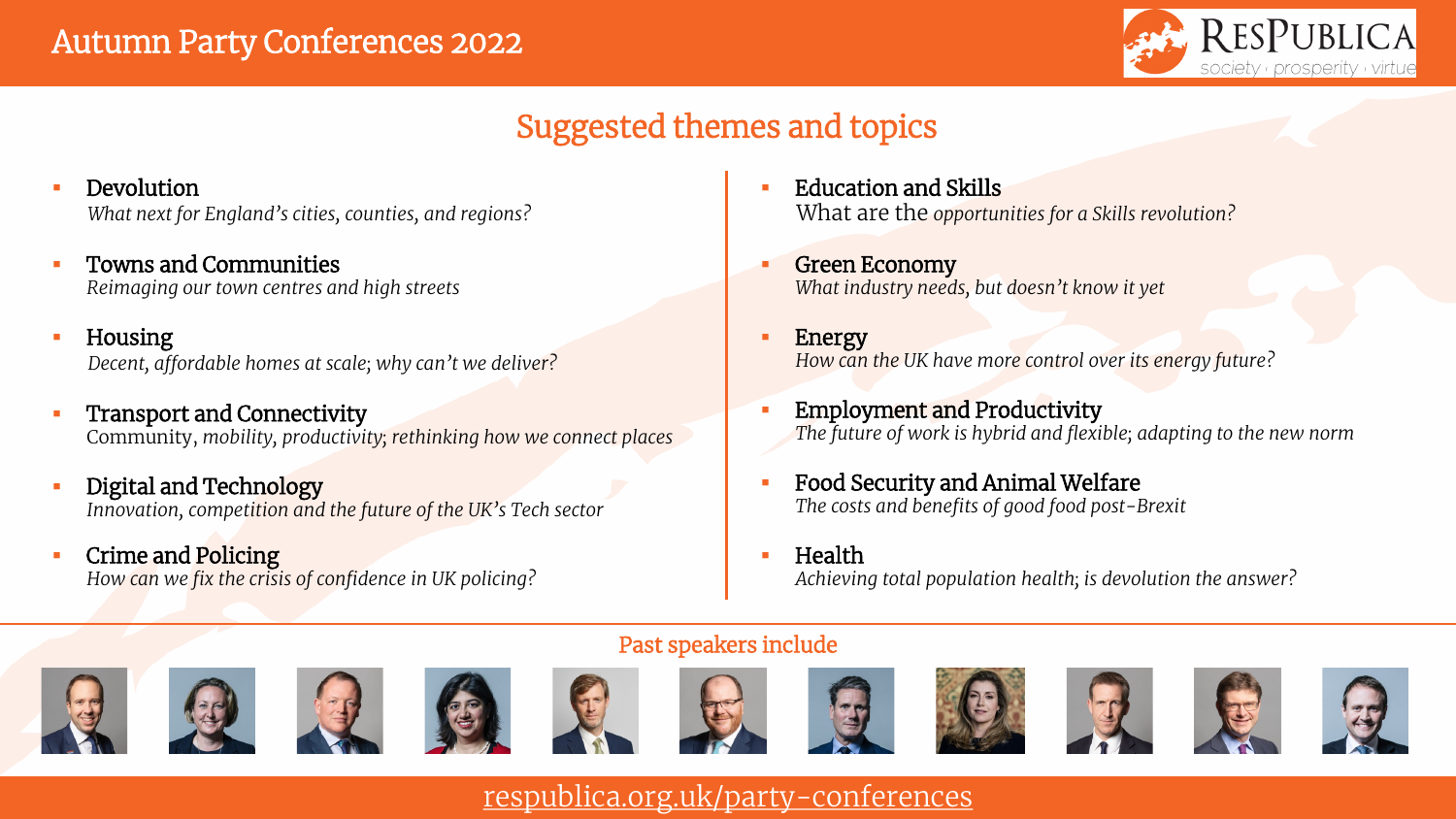

### Benefits of sponsoring Theorem What we offer Theorem Get involved

Position your organisation and your burning topics at the front and centre of the conference programme

Influence policy and convey your core messages, by making an impact on debates

Engage with senior figures from Westminster and key regions

Be at the forefront of policy innovation and thought leadership with a panel of senior politicians, expert speakers, and packed audiences

Complete Event management service

High profile speakers briefed by our policy team with events chaired by a journalist or senior ResPublica representative; comprehensive catering options; and venues at the heart of conference

#### Enhanced conference presence

Your representative delivering welcome remarks or appearing on a panel as a key speaker and full co-branding in and out of the room

#### Marketing and media activities

All of our events listed in the official conference handbooks; a dedicated social media coordinator; and events promoted to our stakeholder list

Get in touch to discuss your bespoke Party Conference package, including discounts for Charities and multiple events.

> Mike Mavrommatis Head of External Affairs [mike.mavrommatis@](mailto:mike.mavrommatis@respublica.org.uk) respublica.org.uk

#### Past sponsors include











**TATA TATA CONSULTANCY SERVICES** 





[respublica.org.uk/party-conferences](http://www.respublica.org.uk/party-conferences/)